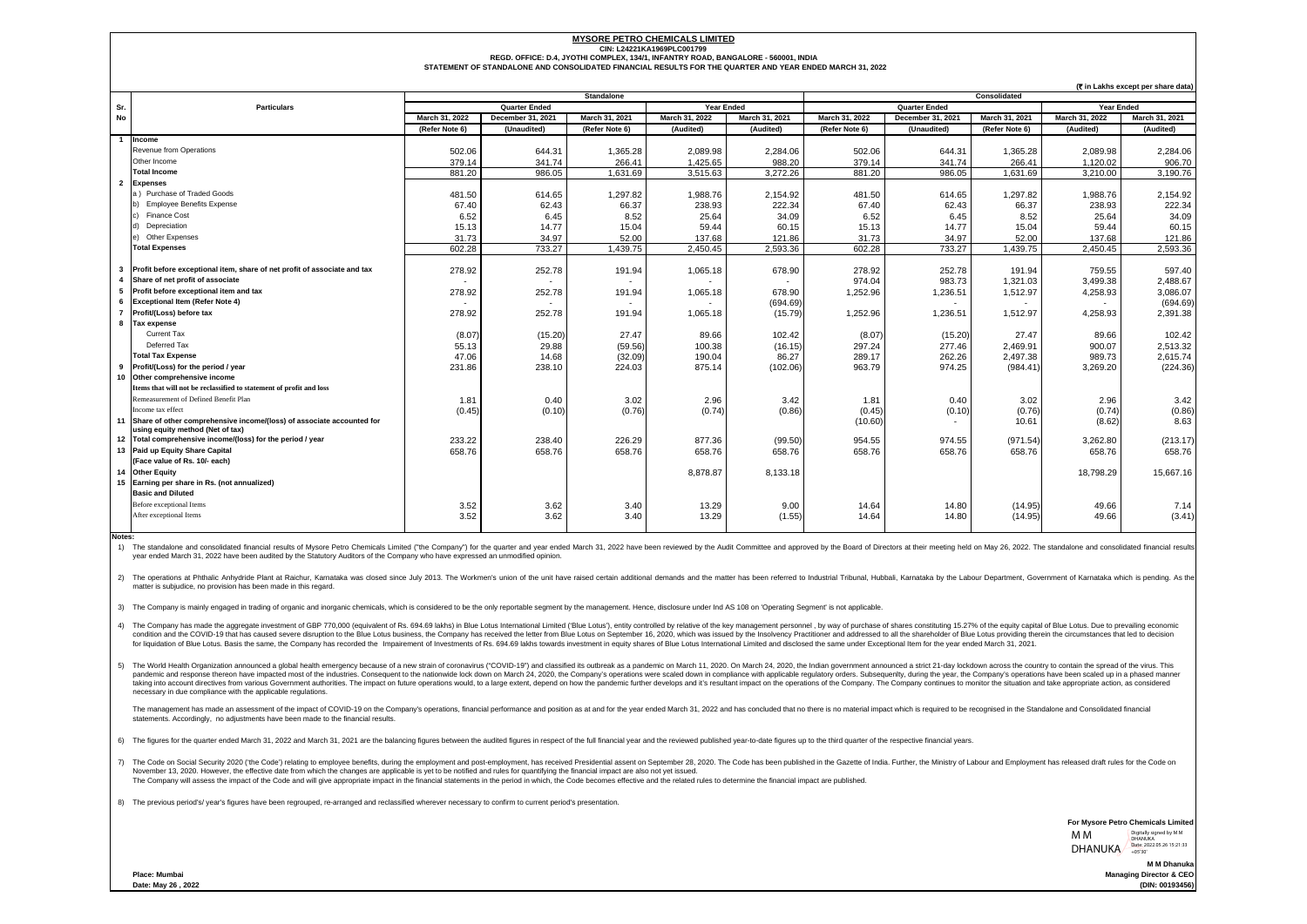| <b>Standalone</b><br>Consolidated<br>As at<br>As at<br>As at<br><b>Particulars</b><br>March 31, 2022<br>March 31, 2022<br>March 31, 2021<br>(Audited)<br>(Audited)<br>(Audited)<br>152.64<br>188.33<br>152.64<br>Property, Plant and Equipment<br>1,424.00<br>1,319.07<br>1,424.00<br><b>Investment Properties</b><br>14,075.50<br>Investment accounted for using the equity method<br><b>Financial Assets</b><br>6,251.38<br>3,871.50<br>5,424.46<br>Investments<br>72.64<br>994.04<br>72.64<br><b>Other Financial Assets</b><br>77.43<br>69.52<br>77.43<br>Other Non-Current Assets<br>7,978.09<br>6,442.46<br>21,226.67<br><b>Financial Assets</b><br>1,832.90<br>558.64<br>1,832.90<br>Investments<br>168.36<br>485.56<br>168.36<br><b>Trade Receivables</b><br>56.30<br>144.46<br>56.30<br>Cash and Cash Equivalents<br>34.90<br>34.11<br>34.90<br>Bank balances other than Cash and Cash Equivalent<br>58.36<br>58.36<br>1,681.96<br><b>Other Financial Assets</b><br>38.41<br>2.87<br>38.41<br><b>Other Current Assets</b><br>2,189.23<br>2,907.60<br>2,189.23<br>23,415.90<br>10,167.32<br>9,350.06<br>658.76<br>658.76<br>658.76<br><b>Equity Share Capital</b><br>8,878.87<br>8,133.18<br>18,798.29<br><b>Other Equity</b><br>9,537.63<br>8,791.94<br>19,457.05<br><b>Financial Liabilities</b><br>186.71<br>166.63<br>186.71<br><b>Other Financial Liabilities</b><br>12.53<br>9.98<br>12.53<br>Provisions<br>128.86<br>28.48<br>3,458.02<br>Deferred Tax Liabilities (Net)<br>328.10<br>205.09<br>3,657.26<br><b>Financial Liabilities</b><br><b>Trade Payables</b><br>Total outstanding dues of micro enterprises and small enterprises<br>65.38<br>116.66<br>65.38<br>Total outstanding dues of creditors other than micro enterprises and small enterprises<br><b>Current Financial Liabilities</b> | As at<br>March 31, 2021<br>(Audited) |  |  |  |  |  |  |  |  |
|--------------------------------------------------------------------------------------------------------------------------------------------------------------------------------------------------------------------------------------------------------------------------------------------------------------------------------------------------------------------------------------------------------------------------------------------------------------------------------------------------------------------------------------------------------------------------------------------------------------------------------------------------------------------------------------------------------------------------------------------------------------------------------------------------------------------------------------------------------------------------------------------------------------------------------------------------------------------------------------------------------------------------------------------------------------------------------------------------------------------------------------------------------------------------------------------------------------------------------------------------------------------------------------------------------------------------------------------------------------------------------------------------------------------------------------------------------------------------------------------------------------------------------------------------------------------------------------------------------------------------------------------------------------------------------------------------------------------------------------------------------------------------------------------------------------------|--------------------------------------|--|--|--|--|--|--|--|--|
| <b>ASSETS</b><br><b>Non-Current assets</b><br><b>Total Non-Current Assets</b>                                                                                                                                                                                                                                                                                                                                                                                                                                                                                                                                                                                                                                                                                                                                                                                                                                                                                                                                                                                                                                                                                                                                                                                                                                                                                                                                                                                                                                                                                                                                                                                                                                                                                                                                      |                                      |  |  |  |  |  |  |  |  |
|                                                                                                                                                                                                                                                                                                                                                                                                                                                                                                                                                                                                                                                                                                                                                                                                                                                                                                                                                                                                                                                                                                                                                                                                                                                                                                                                                                                                                                                                                                                                                                                                                                                                                                                                                                                                                    |                                      |  |  |  |  |  |  |  |  |
|                                                                                                                                                                                                                                                                                                                                                                                                                                                                                                                                                                                                                                                                                                                                                                                                                                                                                                                                                                                                                                                                                                                                                                                                                                                                                                                                                                                                                                                                                                                                                                                                                                                                                                                                                                                                                    |                                      |  |  |  |  |  |  |  |  |
|                                                                                                                                                                                                                                                                                                                                                                                                                                                                                                                                                                                                                                                                                                                                                                                                                                                                                                                                                                                                                                                                                                                                                                                                                                                                                                                                                                                                                                                                                                                                                                                                                                                                                                                                                                                                                    |                                      |  |  |  |  |  |  |  |  |
|                                                                                                                                                                                                                                                                                                                                                                                                                                                                                                                                                                                                                                                                                                                                                                                                                                                                                                                                                                                                                                                                                                                                                                                                                                                                                                                                                                                                                                                                                                                                                                                                                                                                                                                                                                                                                    |                                      |  |  |  |  |  |  |  |  |
|                                                                                                                                                                                                                                                                                                                                                                                                                                                                                                                                                                                                                                                                                                                                                                                                                                                                                                                                                                                                                                                                                                                                                                                                                                                                                                                                                                                                                                                                                                                                                                                                                                                                                                                                                                                                                    |                                      |  |  |  |  |  |  |  |  |
|                                                                                                                                                                                                                                                                                                                                                                                                                                                                                                                                                                                                                                                                                                                                                                                                                                                                                                                                                                                                                                                                                                                                                                                                                                                                                                                                                                                                                                                                                                                                                                                                                                                                                                                                                                                                                    | 188.33                               |  |  |  |  |  |  |  |  |
|                                                                                                                                                                                                                                                                                                                                                                                                                                                                                                                                                                                                                                                                                                                                                                                                                                                                                                                                                                                                                                                                                                                                                                                                                                                                                                                                                                                                                                                                                                                                                                                                                                                                                                                                                                                                                    | 1,319.07                             |  |  |  |  |  |  |  |  |
|                                                                                                                                                                                                                                                                                                                                                                                                                                                                                                                                                                                                                                                                                                                                                                                                                                                                                                                                                                                                                                                                                                                                                                                                                                                                                                                                                                                                                                                                                                                                                                                                                                                                                                                                                                                                                    | 10,890.37                            |  |  |  |  |  |  |  |  |
|                                                                                                                                                                                                                                                                                                                                                                                                                                                                                                                                                                                                                                                                                                                                                                                                                                                                                                                                                                                                                                                                                                                                                                                                                                                                                                                                                                                                                                                                                                                                                                                                                                                                                                                                                                                                                    |                                      |  |  |  |  |  |  |  |  |
|                                                                                                                                                                                                                                                                                                                                                                                                                                                                                                                                                                                                                                                                                                                                                                                                                                                                                                                                                                                                                                                                                                                                                                                                                                                                                                                                                                                                                                                                                                                                                                                                                                                                                                                                                                                                                    | 3,044.58                             |  |  |  |  |  |  |  |  |
|                                                                                                                                                                                                                                                                                                                                                                                                                                                                                                                                                                                                                                                                                                                                                                                                                                                                                                                                                                                                                                                                                                                                                                                                                                                                                                                                                                                                                                                                                                                                                                                                                                                                                                                                                                                                                    | 994.04                               |  |  |  |  |  |  |  |  |
|                                                                                                                                                                                                                                                                                                                                                                                                                                                                                                                                                                                                                                                                                                                                                                                                                                                                                                                                                                                                                                                                                                                                                                                                                                                                                                                                                                                                                                                                                                                                                                                                                                                                                                                                                                                                                    | 69.52                                |  |  |  |  |  |  |  |  |
| <b>Current Assets</b>                                                                                                                                                                                                                                                                                                                                                                                                                                                                                                                                                                                                                                                                                                                                                                                                                                                                                                                                                                                                                                                                                                                                                                                                                                                                                                                                                                                                                                                                                                                                                                                                                                                                                                                                                                                              | 16,505.91                            |  |  |  |  |  |  |  |  |
|                                                                                                                                                                                                                                                                                                                                                                                                                                                                                                                                                                                                                                                                                                                                                                                                                                                                                                                                                                                                                                                                                                                                                                                                                                                                                                                                                                                                                                                                                                                                                                                                                                                                                                                                                                                                                    |                                      |  |  |  |  |  |  |  |  |
|                                                                                                                                                                                                                                                                                                                                                                                                                                                                                                                                                                                                                                                                                                                                                                                                                                                                                                                                                                                                                                                                                                                                                                                                                                                                                                                                                                                                                                                                                                                                                                                                                                                                                                                                                                                                                    |                                      |  |  |  |  |  |  |  |  |
| <b>Total Current Assets</b>                                                                                                                                                                                                                                                                                                                                                                                                                                                                                                                                                                                                                                                                                                                                                                                                                                                                                                                                                                                                                                                                                                                                                                                                                                                                                                                                                                                                                                                                                                                                                                                                                                                                                                                                                                                        | 558.64                               |  |  |  |  |  |  |  |  |
|                                                                                                                                                                                                                                                                                                                                                                                                                                                                                                                                                                                                                                                                                                                                                                                                                                                                                                                                                                                                                                                                                                                                                                                                                                                                                                                                                                                                                                                                                                                                                                                                                                                                                                                                                                                                                    | 485.56                               |  |  |  |  |  |  |  |  |
|                                                                                                                                                                                                                                                                                                                                                                                                                                                                                                                                                                                                                                                                                                                                                                                                                                                                                                                                                                                                                                                                                                                                                                                                                                                                                                                                                                                                                                                                                                                                                                                                                                                                                                                                                                                                                    | 144.46                               |  |  |  |  |  |  |  |  |
|                                                                                                                                                                                                                                                                                                                                                                                                                                                                                                                                                                                                                                                                                                                                                                                                                                                                                                                                                                                                                                                                                                                                                                                                                                                                                                                                                                                                                                                                                                                                                                                                                                                                                                                                                                                                                    | 34.11                                |  |  |  |  |  |  |  |  |
|                                                                                                                                                                                                                                                                                                                                                                                                                                                                                                                                                                                                                                                                                                                                                                                                                                                                                                                                                                                                                                                                                                                                                                                                                                                                                                                                                                                                                                                                                                                                                                                                                                                                                                                                                                                                                    | 1,681.96                             |  |  |  |  |  |  |  |  |
|                                                                                                                                                                                                                                                                                                                                                                                                                                                                                                                                                                                                                                                                                                                                                                                                                                                                                                                                                                                                                                                                                                                                                                                                                                                                                                                                                                                                                                                                                                                                                                                                                                                                                                                                                                                                                    | 2.87                                 |  |  |  |  |  |  |  |  |
| <b>Total Assets</b><br><b>EQUITY AND LIABILITIES</b><br><b>Equity</b><br><b>Total Equity</b><br><b>Liabilities</b><br><b>Non-Current Liabilities</b><br><b>Total Non-Current Liabilities</b><br><b>Current Liabilities</b>                                                                                                                                                                                                                                                                                                                                                                                                                                                                                                                                                                                                                                                                                                                                                                                                                                                                                                                                                                                                                                                                                                                                                                                                                                                                                                                                                                                                                                                                                                                                                                                         | 2,907.60                             |  |  |  |  |  |  |  |  |
|                                                                                                                                                                                                                                                                                                                                                                                                                                                                                                                                                                                                                                                                                                                                                                                                                                                                                                                                                                                                                                                                                                                                                                                                                                                                                                                                                                                                                                                                                                                                                                                                                                                                                                                                                                                                                    |                                      |  |  |  |  |  |  |  |  |
|                                                                                                                                                                                                                                                                                                                                                                                                                                                                                                                                                                                                                                                                                                                                                                                                                                                                                                                                                                                                                                                                                                                                                                                                                                                                                                                                                                                                                                                                                                                                                                                                                                                                                                                                                                                                                    | 19,413.51                            |  |  |  |  |  |  |  |  |
|                                                                                                                                                                                                                                                                                                                                                                                                                                                                                                                                                                                                                                                                                                                                                                                                                                                                                                                                                                                                                                                                                                                                                                                                                                                                                                                                                                                                                                                                                                                                                                                                                                                                                                                                                                                                                    |                                      |  |  |  |  |  |  |  |  |
|                                                                                                                                                                                                                                                                                                                                                                                                                                                                                                                                                                                                                                                                                                                                                                                                                                                                                                                                                                                                                                                                                                                                                                                                                                                                                                                                                                                                                                                                                                                                                                                                                                                                                                                                                                                                                    |                                      |  |  |  |  |  |  |  |  |
|                                                                                                                                                                                                                                                                                                                                                                                                                                                                                                                                                                                                                                                                                                                                                                                                                                                                                                                                                                                                                                                                                                                                                                                                                                                                                                                                                                                                                                                                                                                                                                                                                                                                                                                                                                                                                    | 658.76                               |  |  |  |  |  |  |  |  |
|                                                                                                                                                                                                                                                                                                                                                                                                                                                                                                                                                                                                                                                                                                                                                                                                                                                                                                                                                                                                                                                                                                                                                                                                                                                                                                                                                                                                                                                                                                                                                                                                                                                                                                                                                                                                                    | 15,667.16                            |  |  |  |  |  |  |  |  |
|                                                                                                                                                                                                                                                                                                                                                                                                                                                                                                                                                                                                                                                                                                                                                                                                                                                                                                                                                                                                                                                                                                                                                                                                                                                                                                                                                                                                                                                                                                                                                                                                                                                                                                                                                                                                                    | 16,325.92                            |  |  |  |  |  |  |  |  |
|                                                                                                                                                                                                                                                                                                                                                                                                                                                                                                                                                                                                                                                                                                                                                                                                                                                                                                                                                                                                                                                                                                                                                                                                                                                                                                                                                                                                                                                                                                                                                                                                                                                                                                                                                                                                                    |                                      |  |  |  |  |  |  |  |  |
|                                                                                                                                                                                                                                                                                                                                                                                                                                                                                                                                                                                                                                                                                                                                                                                                                                                                                                                                                                                                                                                                                                                                                                                                                                                                                                                                                                                                                                                                                                                                                                                                                                                                                                                                                                                                                    |                                      |  |  |  |  |  |  |  |  |
|                                                                                                                                                                                                                                                                                                                                                                                                                                                                                                                                                                                                                                                                                                                                                                                                                                                                                                                                                                                                                                                                                                                                                                                                                                                                                                                                                                                                                                                                                                                                                                                                                                                                                                                                                                                                                    |                                      |  |  |  |  |  |  |  |  |
|                                                                                                                                                                                                                                                                                                                                                                                                                                                                                                                                                                                                                                                                                                                                                                                                                                                                                                                                                                                                                                                                                                                                                                                                                                                                                                                                                                                                                                                                                                                                                                                                                                                                                                                                                                                                                    | 166.63                               |  |  |  |  |  |  |  |  |
|                                                                                                                                                                                                                                                                                                                                                                                                                                                                                                                                                                                                                                                                                                                                                                                                                                                                                                                                                                                                                                                                                                                                                                                                                                                                                                                                                                                                                                                                                                                                                                                                                                                                                                                                                                                                                    | 9.98                                 |  |  |  |  |  |  |  |  |
|                                                                                                                                                                                                                                                                                                                                                                                                                                                                                                                                                                                                                                                                                                                                                                                                                                                                                                                                                                                                                                                                                                                                                                                                                                                                                                                                                                                                                                                                                                                                                                                                                                                                                                                                                                                                                    | 2,557.95                             |  |  |  |  |  |  |  |  |
|                                                                                                                                                                                                                                                                                                                                                                                                                                                                                                                                                                                                                                                                                                                                                                                                                                                                                                                                                                                                                                                                                                                                                                                                                                                                                                                                                                                                                                                                                                                                                                                                                                                                                                                                                                                                                    | 2,734.56                             |  |  |  |  |  |  |  |  |
|                                                                                                                                                                                                                                                                                                                                                                                                                                                                                                                                                                                                                                                                                                                                                                                                                                                                                                                                                                                                                                                                                                                                                                                                                                                                                                                                                                                                                                                                                                                                                                                                                                                                                                                                                                                                                    |                                      |  |  |  |  |  |  |  |  |
|                                                                                                                                                                                                                                                                                                                                                                                                                                                                                                                                                                                                                                                                                                                                                                                                                                                                                                                                                                                                                                                                                                                                                                                                                                                                                                                                                                                                                                                                                                                                                                                                                                                                                                                                                                                                                    |                                      |  |  |  |  |  |  |  |  |
|                                                                                                                                                                                                                                                                                                                                                                                                                                                                                                                                                                                                                                                                                                                                                                                                                                                                                                                                                                                                                                                                                                                                                                                                                                                                                                                                                                                                                                                                                                                                                                                                                                                                                                                                                                                                                    |                                      |  |  |  |  |  |  |  |  |
|                                                                                                                                                                                                                                                                                                                                                                                                                                                                                                                                                                                                                                                                                                                                                                                                                                                                                                                                                                                                                                                                                                                                                                                                                                                                                                                                                                                                                                                                                                                                                                                                                                                                                                                                                                                                                    |                                      |  |  |  |  |  |  |  |  |
|                                                                                                                                                                                                                                                                                                                                                                                                                                                                                                                                                                                                                                                                                                                                                                                                                                                                                                                                                                                                                                                                                                                                                                                                                                                                                                                                                                                                                                                                                                                                                                                                                                                                                                                                                                                                                    | 116.66                               |  |  |  |  |  |  |  |  |
|                                                                                                                                                                                                                                                                                                                                                                                                                                                                                                                                                                                                                                                                                                                                                                                                                                                                                                                                                                                                                                                                                                                                                                                                                                                                                                                                                                                                                                                                                                                                                                                                                                                                                                                                                                                                                    |                                      |  |  |  |  |  |  |  |  |
| 129.20<br>124.12<br>129.20<br>Provisions                                                                                                                                                                                                                                                                                                                                                                                                                                                                                                                                                                                                                                                                                                                                                                                                                                                                                                                                                                                                                                                                                                                                                                                                                                                                                                                                                                                                                                                                                                                                                                                                                                                                                                                                                                           | 124.12                               |  |  |  |  |  |  |  |  |
| 107.01<br>112.25<br>107.01<br><b>Other Current Liabilities</b>                                                                                                                                                                                                                                                                                                                                                                                                                                                                                                                                                                                                                                                                                                                                                                                                                                                                                                                                                                                                                                                                                                                                                                                                                                                                                                                                                                                                                                                                                                                                                                                                                                                                                                                                                     | 112.25                               |  |  |  |  |  |  |  |  |
| 301.59<br>353.03<br>301.59<br><b>Total Current Liabilities</b>                                                                                                                                                                                                                                                                                                                                                                                                                                                                                                                                                                                                                                                                                                                                                                                                                                                                                                                                                                                                                                                                                                                                                                                                                                                                                                                                                                                                                                                                                                                                                                                                                                                                                                                                                     | 353.03                               |  |  |  |  |  |  |  |  |
| 23,415.90<br>10,167.32<br>9,350.06<br><b>Total Equity and Liabilities</b>                                                                                                                                                                                                                                                                                                                                                                                                                                                                                                                                                                                                                                                                                                                                                                                                                                                                                                                                                                                                                                                                                                                                                                                                                                                                                                                                                                                                                                                                                                                                                                                                                                                                                                                                          | 19,413.51                            |  |  |  |  |  |  |  |  |
|                                                                                                                                                                                                                                                                                                                                                                                                                                                                                                                                                                                                                                                                                                                                                                                                                                                                                                                                                                                                                                                                                                                                                                                                                                                                                                                                                                                                                                                                                                                                                                                                                                                                                                                                                                                                                    |                                      |  |  |  |  |  |  |  |  |
|                                                                                                                                                                                                                                                                                                                                                                                                                                                                                                                                                                                                                                                                                                                                                                                                                                                                                                                                                                                                                                                                                                                                                                                                                                                                                                                                                                                                                                                                                                                                                                                                                                                                                                                                                                                                                    |                                      |  |  |  |  |  |  |  |  |
| <b>Mysore Petro Chemicals Limited</b><br>Digitally signed by                                                                                                                                                                                                                                                                                                                                                                                                                                                                                                                                                                                                                                                                                                                                                                                                                                                                                                                                                                                                                                                                                                                                                                                                                                                                                                                                                                                                                                                                                                                                                                                                                                                                                                                                                       |                                      |  |  |  |  |  |  |  |  |
| M <sub>M</sub>                                                                                                                                                                                                                                                                                                                                                                                                                                                                                                                                                                                                                                                                                                                                                                                                                                                                                                                                                                                                                                                                                                                                                                                                                                                                                                                                                                                                                                                                                                                                                                                                                                                                                                                                                                                                     | M M DHANUKA                          |  |  |  |  |  |  |  |  |
| <b>DHANUKA</b>                                                                                                                                                                                                                                                                                                                                                                                                                                                                                                                                                                                                                                                                                                                                                                                                                                                                                                                                                                                                                                                                                                                                                                                                                                                                                                                                                                                                                                                                                                                                                                                                                                                                                                                                                                                                     | Date: 2022.05.26<br>15:21:56 +05'30' |  |  |  |  |  |  |  |  |

**Date: May 26 , 2022 Managing Director & CEO (DIN: 00193456)**

**Date: May 26, 2022**